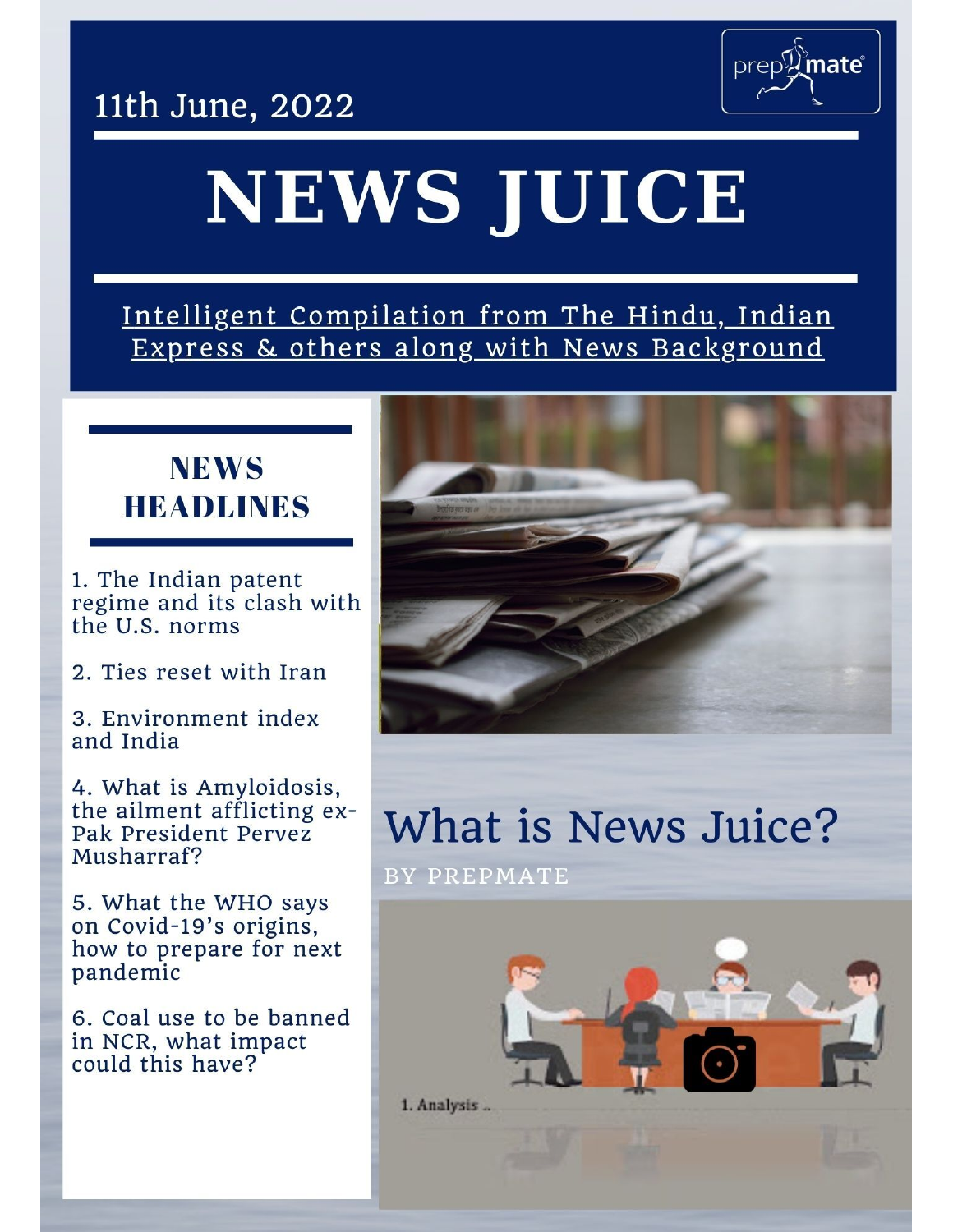

#### **1. The Indian patent regime and its clash with the U.S. norms**

#### **Relevant for GS Prelims & Mains Paper III; Economics**

The U.S. Trade Representative (USTR) said in a report released last month that India was one of the most challenging major economies as far as IP protection and enforcement is concerned. It has decided to retain India on its Priority Watch List along with six other countries —Argentina, Chile, China, Indonesia, Russia and Venezuela. Among the issues raised in the report are India's inconsistencies regarding patent protection, including concerns about what can be patented, waiting time for obtaining patents, burdensome reporting requirements, and doubts about data safety. India had undertaken an intellectual property review exercise last year, where a Parliamentary Standing Committee examined this subject.

#### **The Indian patent regime**

A patent is an exclusive set of rights granted for an invention, which may be a product or process that provides a new way of doing something or offers a new technical solution to a problem. Indian patents are governed by the Indian Patent Act of 1970.

India has gradually aligned itself with international regimes pertaining to intellectual property rights. It became a party to the Trade-Related Aspects of Intellectual Property Rights (TRIPS) Agreement following its membership to the World Trade Organisation on January 1, 1995.

India is also a signatory to several IPR related conventions, including the Berne Convention, which governs copyright, the Budapest Treaty, the Paris Convention for the Protection of Industrial Property, and the Patent Cooperation Treaty (PCT), all of which govern various patent-related matters.

An interesting point is that the original Indian Patents Act did not grant patent protection to pharmaceutical products to ensure that medicines were available at a low price. Patent protection of pharmaceuticals were re-introduced after the 2005 amendment to comply with TRIPS.

Last month, the U.S. released its yearly Special 301 report, its annual review highlighting the state of intellectual property rights protection in different countries which are its trading partners around the world. In its India section, the report highlighted a range of issues in domains ranging from copyright and piracy to trademark counterfeiting and trade secrets, saying that India "remained one of the world's most challenging major economies with respect to protection and enforcement of IP."

It said patent issues continued "to be of particular concern in India," highlighting the threat of patent revocations, lack of presumption of patent validity and narrow patentability criteria as issues which "impact companies across different sectors."

The USTR had also released a similar report in 2021, addressing much of the same concerns.

These, and general issues regarding IPR were extensively tackled by the Parliamentary Standing Committee which undertook a 'review of the intellectual property rights regime in India,'. The Committee tabled its findings before the Rajya Sabha and Lok Sabha in July last year.

#### **Article 3(d) of the Indian Patent Act**

This offered an insight into the landscape of Indian intellectual property law and where it is reasonably in sync with American patent laws and where it diverges. One of the main points of contention between India and the U.S. has been Article 3(d) of the Indian Patent Act.

Section 3 deals with what does not qualify as an invention under the Act, and Section 3(d) in particular excludes "the mere discovery of a new form of a known substance which does not result in the enhancement of the known efficacy of that substance or the mere discovery of any new property or new use for a known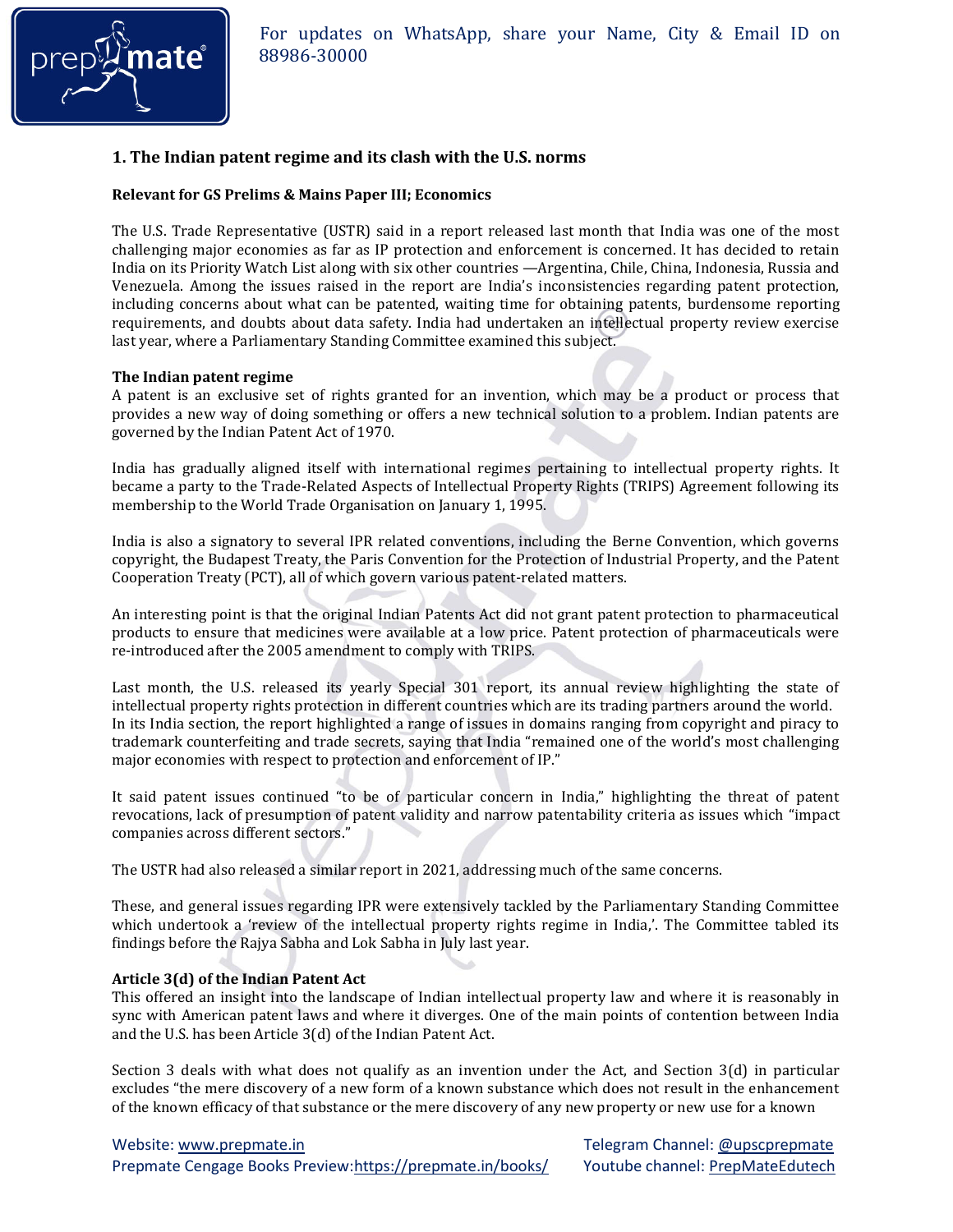

substance or of the mere use of a known process, machine or apparatus unless such known process results in a new product or employs at least one new reactant" from being eligible for protection under patent law.

This was addressed by the Parliamentary Standing Committee as well, which pointed out that the section "acts as a safeguard against frivolous inventions in accordance with the flexibility provided in the TRIPS agreement."

Section 3(d), as mentioned above, prevents the mere discovery of any new property or new use for a known substance from being patented as an invention unless it enhances the efficacy of the substancerepetitive . This prevents, what is known as "evergreening" of patents.

According to the Committee's report, Section 3(d) allows for "generic competition by patenting only novel and genuine inventions."

#### **TRIPS and the Doha Declaration**

The Doha Declaration on the TRIPS Agreement and Public Health was adopted on November 14, 2021, by the WTO member states. This declaration recognises the "gravity of public health problems affecting developing and least developed nations" and stresses the need for TRIPS to be part of the wider national and international action to address these problems.

It recognises that "intellectual property protection is important for the development of new medicines," and acknowledges concerns about its effects on prices. Saying that the TRIPS agreement "does not and should not prevent members from taking measures to protect public health," the declaration points out that the agreement "can and should be interpreted and implemented in a manner supportive of WTO members' right to protect public health and, in particular, to promote access to medicines for all."

Compulsory licences can be invoked by a state in public interest, allowing companies apart from the patent owner to produce a patented product without consent.

It concluded that India must not compromise on the patentability criteria under Section 3(d) since as a sovereign country it has the "flexibility to stipulate limitations on grants of patents in consistence with its prevailing socio-economic conditions." It said that this ensures the growth of generic drug makers and the public's access to affordable medicines.

It indicated that India should resolve its differences with the U.S. regarding the disqualification of incremental inventions through bilateral dialogue.

#### **Positive steps**

The report highlighted some positive steps taken by India in the recent past, such as the accession to the World Intellectual Property Organisation (WIPO) Performances and Phonograms Treaty and WIPO Copyright Treaty, collectively known as the WIPO Internet Treaties, in 2018 and the Nice Agreement in 2019.

The Parliamentary Standing Committee too noted amendments pertaining to Form 27, under the Patents (Amendment) Rules, 2020. Some notable changes include allowing a single Form 27 to be filed for multiple related patents, filing of joint forms if there are more patentees and allowing authorised agents to submit forms.

India and the U.S. will continue to engage on IP matters, the report says, especially through the Trade Policy Forum's Intellectual Property Working Group.

#### **Source: The Hindu**

#### **2. Ties reset with Iran**

Website[: www.prepmate.in](http://www.prepmate.in/) Telegram Channel: @upscprepmate Prepmate Cengage Books Preview[:https://prepmate.in/books/](https://prepmate.in/books/) Youtube channel[: PrepMateEdutech](https://www.youtube.com/channel/UCXy_z-FjcG4CcCTYpn2DGhA)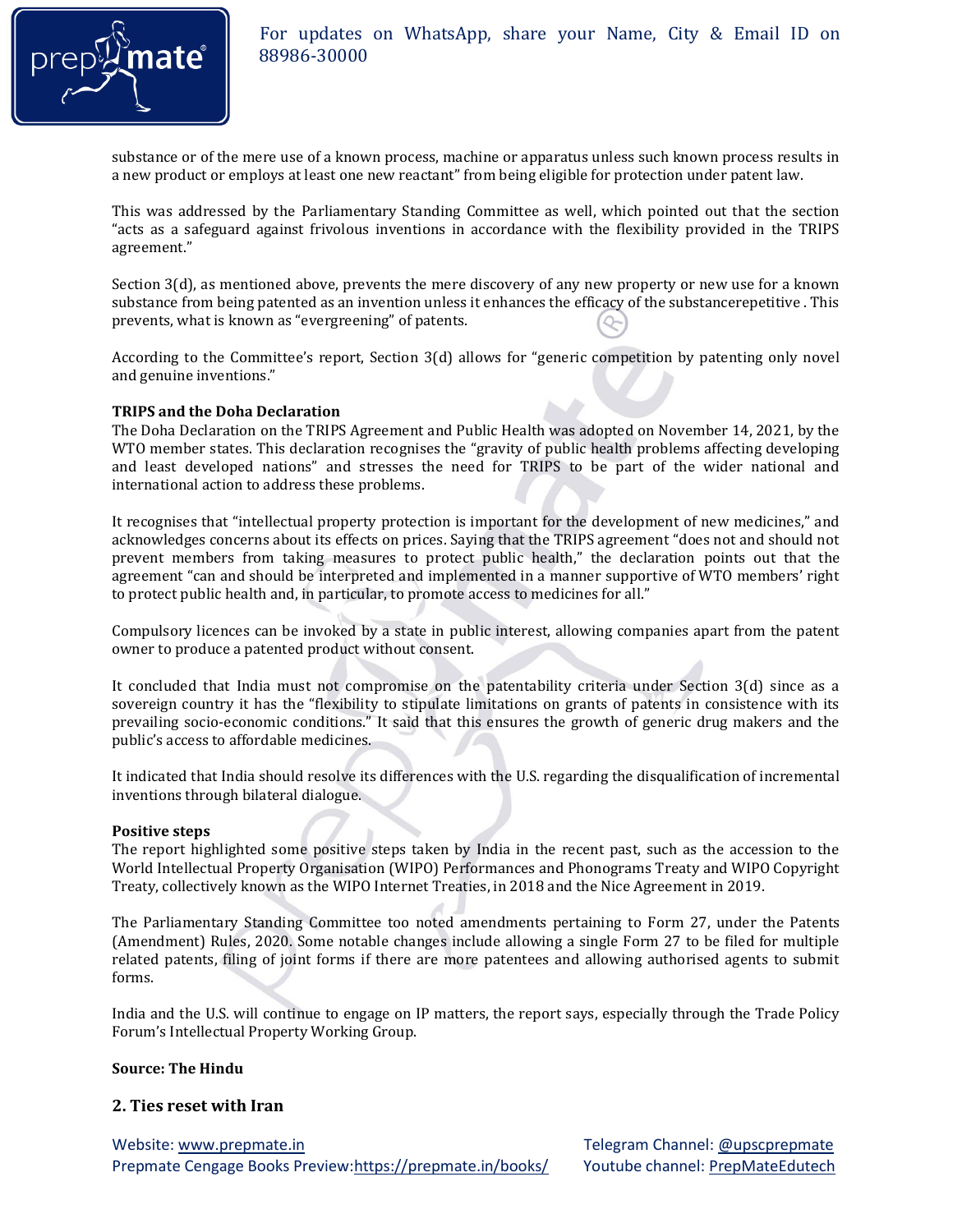

#### **Relevant for GS Prelims & Mains Paper II; International Relations**

#### **Multilateral Implications for bilateral relations**

Iranian Foreign Minister Hossein Amir Abdollahian's first visit to India this week has many implications for bilateral relations, but it is the multilateral context and timing that stand out.

1. This is the first visit by a member of the 57-member Organisation for Islamic Cooperation, which took offence to comments made in India on the Prophet. The controversy has overshadowed India's other diplomatic engagements. As a result, his visit was an opportunity for New Delhi to project that it has successfully assuaged the Islamic world with the actions of the ruling BJP against its spokespersons.

2. For New Delhi, which always seeks to run a balance in ties between the two rivals, the Iranian visit comes a week after that of Israeli Defence Minister Benny Gantz.

3. It also coincides with the meeting of the Board of Governors of the IAEA in Vienna, which has passed strictures against Iran for its nuclear programme. For Mr. Abollahaian, the visit would be portrayed as a show of support from a powerful country.

4. In addition, Iran and India discussed the situation in Afghanistan under the Taliban, just days after an Indian envoy made the first outreach to Kabul. To this end, India and Iran have discussed further operationalising the Chabahar port, where goods to Afghanistan were sent before the government in Kabul fell last year.

5. Finally, against the backdrop of the Russian war in Ukraine, and western sanctions, Iran has also been keen to convince New Delhi to restore its crude oil purchases, which it cancelled in 2019, after threats of U.S. sanctions.

While there was no public statement on the matter during the official part of the visit, External Affairs Minister S. Jaishankar's statement was significant — he called for the U.S. and Europe to allow Iranian and Venezuelan oil back into the international market if they want India to lower Russian oil imports, accusing the West of "squeezing" all alternative sources for India.

#### **Bilateral Implications**

On the bilateral front too, India and Iran have catching up to do, with many promises of the last summit in Delhi left unrealised. Instead of increasing Indian oil imports, investments in developing reserves, building up the Chabahar rail project and scaling up trade, India has drastically cut its Iranian engagement due to sanctions, while Iran has looked to China for more infrastructure investment.

Bilateral trade dropped to just over \$2 billion (2020-21) from \$17 billion (2017-18). Ties also appeared to have been hit by New Delhi's surprise decision to join the Israel-India-UAE-U.S. group, portrayed as an "anti-Iran" coalition, and by perceptions of Iranian support to Yemeni Houthis behind the drone attack on a UAE oil facility where an Indian was among those killed. Mr. Abdullohaian's visit, and a possible visit by Iranian President Ebrahim Raisi, may be the start of a reset of traditionally strong ties even if it is one that is buffeted by developments in other parts of the world.

**Source: The Hindu** 

#### **3. Environment index and India**

#### **Relevant for GS Prelims & Mains Paper III; Environment**

The newly released Environmental Performance Index (EPI) 2022, measured by Yale and Columbia universities, ranks India at the bottom position among 180 countries. The Environment Ministry has issued a rebuttal saying the indicators used in the assessment are based on "unfounded assumptions".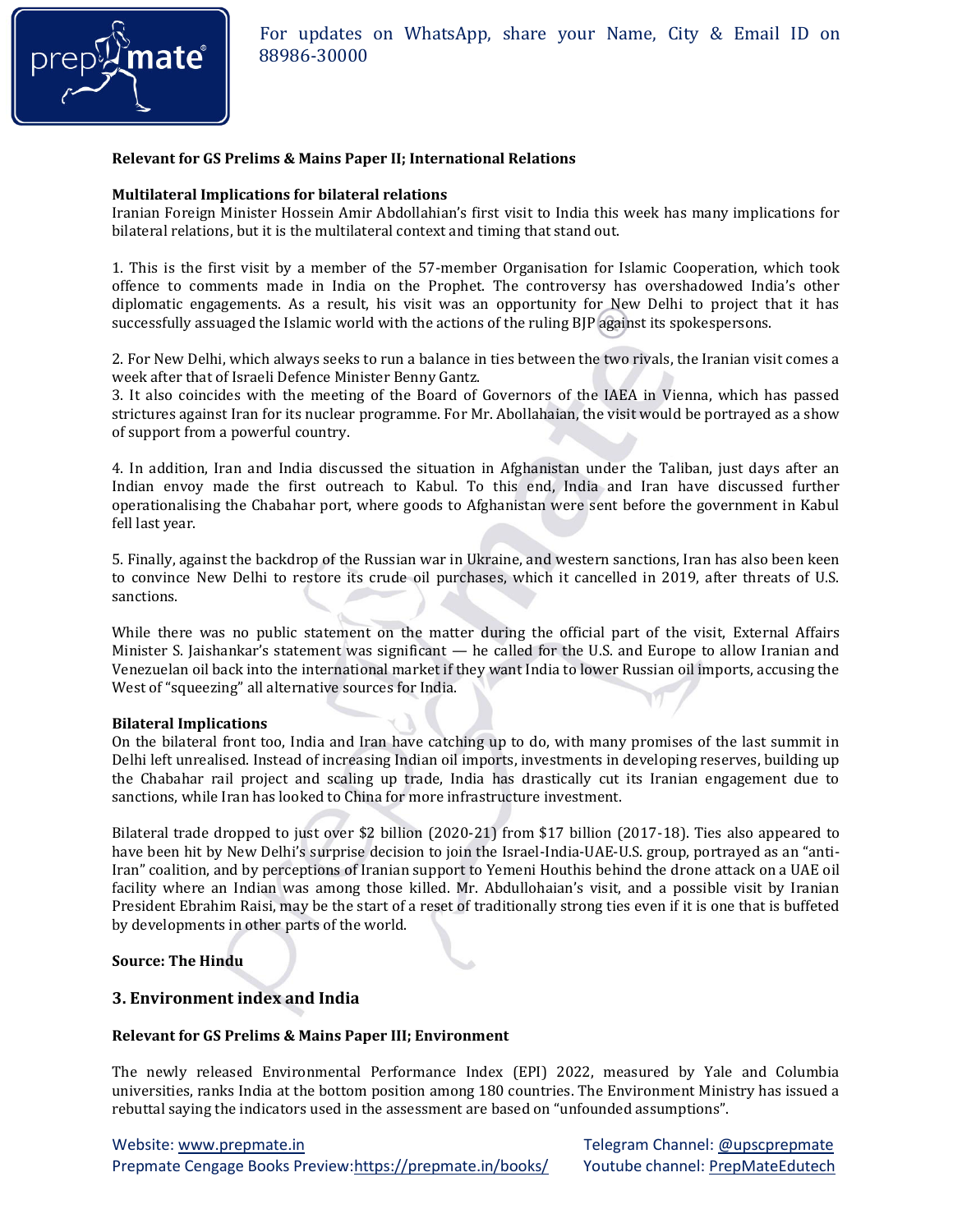

#### **So, what is this index?**

The EPI is an international ranking system of countries based on their environmental health. It is a biennial index, first started in 2002 as the Environment Sustainability Index by the World Economic Forum in collaboration with the Yale Center for Environmental Law and Policy and Columbia University Center for International Earth Information Network.

EPI 2022 uses 40 performance indicators to assess and rank 180 countries. The report says it uses the most recent data, and the indicators "measure how close countries are to meeting internationally established sustainability targets for specific environmental issues".

The 40 indicators are under the broad categories of climate change performance, environmental health, and ecosystem vitality. The 2022 EPI has included new parameters to its earlier assessments, with projections of progress towards net-zero emissions in 2050, as well as new air quality indicators, and sustainable pesticide use.

#### **How poor is the EPI assessment of India?**

With a rank of 180 and a score of 18.9, India has fallen from rank 168 and a score of 27.6 in 2020. India comes after Pakistan, Bangladesh, Vietnam and Myanmar, the poorest performers. Denmark tops the list with a score of 77.9.

India ranks close to the bottom on a number of indicators including ecosystem vitality (178th), biodiversity (179th), biodiversity habitat index (170th), species protection index (175th), wetland loss, air quality (179th), PM 2.5 (174th), heavy metals such as lead in water (174th), waste management (151st) and climate policy (165th) including projected greenhouse gas emissions (171st).

India has also scored low on rule of law, control of corruption and government effectiveness, according to the report.

#### **What objections has India raised?**

In a statement on Wednesday, the Ministry of Environment, Forest and Climate Change: "Some of these indicators used for assessing performance are extrapolated and based on surmises and unscientific methods." Ministry officials cited two major concerns – that baseline data does not seem to have been used, and that there has been no explanation for the weightages assigned to certain indicators. "It is not like comparing apples to apples but apples to oranges,'' said an official.

The Ministry said the shifting of weightage on many indicators has resulted in India's low ranking. For example, for black carbon growth, India's score actually improved from 32 in 2020 to 100 (the top score) in 2022, but the weightage of this indicator has been reduced to 0.0038 in 2022 from 0.018 in 2020.

The government has objected to calculations of greenhouse gas projections for 2050, which ties into countries' net zero goals. India has set a net zero target for 2070, unlike developed nations that have set 2050.

#### **What is the objection with the projection?**

The government said the projection for greenhouse gas emissions has been computed based on the average rate of change in emission of the last 10 years rather than modelling that takes into account a longer period, extent of renewable energy capacity and use, additional carbon sinks, energy efficiency etc. It said crucial carbon sinks that mitigate GHG, such as forests and wetlands, have not been taken into account. India's low emissions trajectory, unlike high historical trajectories of developed countries, has been ignored, it said.

The government has objected to the low weightage given to per-capita GHG emissions (2.6%). "No indicator talks about the renewable energy, energy efficiency and process optimization," it said.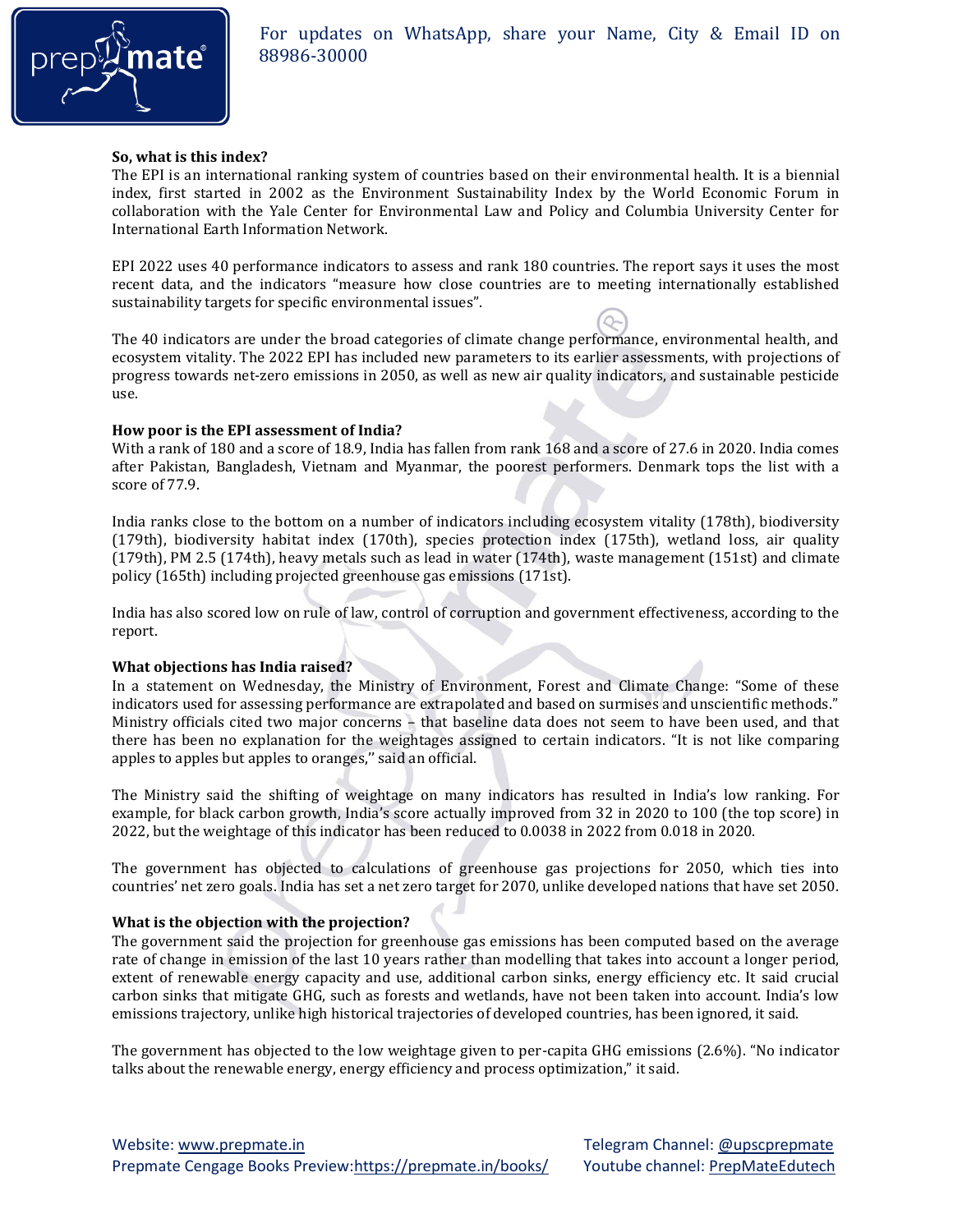

Among other objections raised: the index emphasises the extent of protected areas rather than the quality of protection that they afford; the computation of biodiversity indices does not factor in management effectiveness evaluation of protected areas the index computes the extent of ecosystems but not their condition or productivity; indicators such as agro biodiversity, soil health, food loss and waste are not included even though they are important for developing countries with large agrarian populations.

#### **Do environmental scientists agree with the report?**

Dr Navroz Dubash of the Centre for Policy Research, among the authors of the latest report of the International Report on Climate Change (IPCC), said the climate change parameter of the EPI report is "highly problematic".

"Of course weightages are the agency's discretion, but giving climate change such a high weightage is problematic. The EPI 2022 makes an assumption that every country has to reach net-zero by 2050 whereas the understanding is that developing countries will need more time. GHG emissions will continue to grow in poorer countries for a time, unlike many developed countries which have peaked. We can't be expected to forgo energy for development. The EPI 2022 is neither ethically correct nor reflects the political reality. Moreover, the methodology that EPI has used for its 2050 projections, using last decade's emissions, is extremely crude,'' Dubash said.

In developing countries, of which many like India have low emissions trajectories, the contribution is not that emissions reduce but to "avoid locking into higher emissions trajectories". "That is what is expected of developing countries, but this methodology doesn't allow for that and the government is correct in pointing this out,'' he said. He said the EPI assumes every country is in the same position economically, developmentally and environmentally.

IIT Delhi professor and air pollution expert Dr Sagnik Dey said the low weightage given to per-capita GHG emissions automatically reduces the ranks of countries like India and China. "Even if air pollution declines steadily, in countries like India and China, by virtue of their large populations the overall figure of the health burden or DALY for instance, will always be high and therefore will always fall in the bottom of the pile, if percapita GHG emissions are given lower weightage."

#### **So, how seriously should the findings be taken?**

Dr Dey cautioned that despite the inconsistencies, the government should not ignore the fact that India was at 168th rank in 2020 and has never been in the top 150 countries since the index was started.

Dr Dubash said that despite issues with the EPI, India does have severe local environmental issues, which have been highlighted in the report and need to be addressed.

Dr Ravi Chellam, Coordinator, Biodiversity Collective, said: "Much smaller and poorer countries have done better. I don't think we should get carried away by only the rank. If other countries perform poorer, India's rank will improve. It is vital to focus on sustainable developmental pathways we need to immediately adopt."

#### **Source: The Indian Express**

#### **4. What is Amyloidosis, the ailment afflicting ex-Pak President Pervez Musharraf?**

#### **Relevant for GS Prelims; Science & Technology**

As news about his death was doing the rounds on social media on Friday, former Pakistan President General Pervez Musharraf's (retired) family clarified that he is in a serious condition after his health worsened in the last three weeks.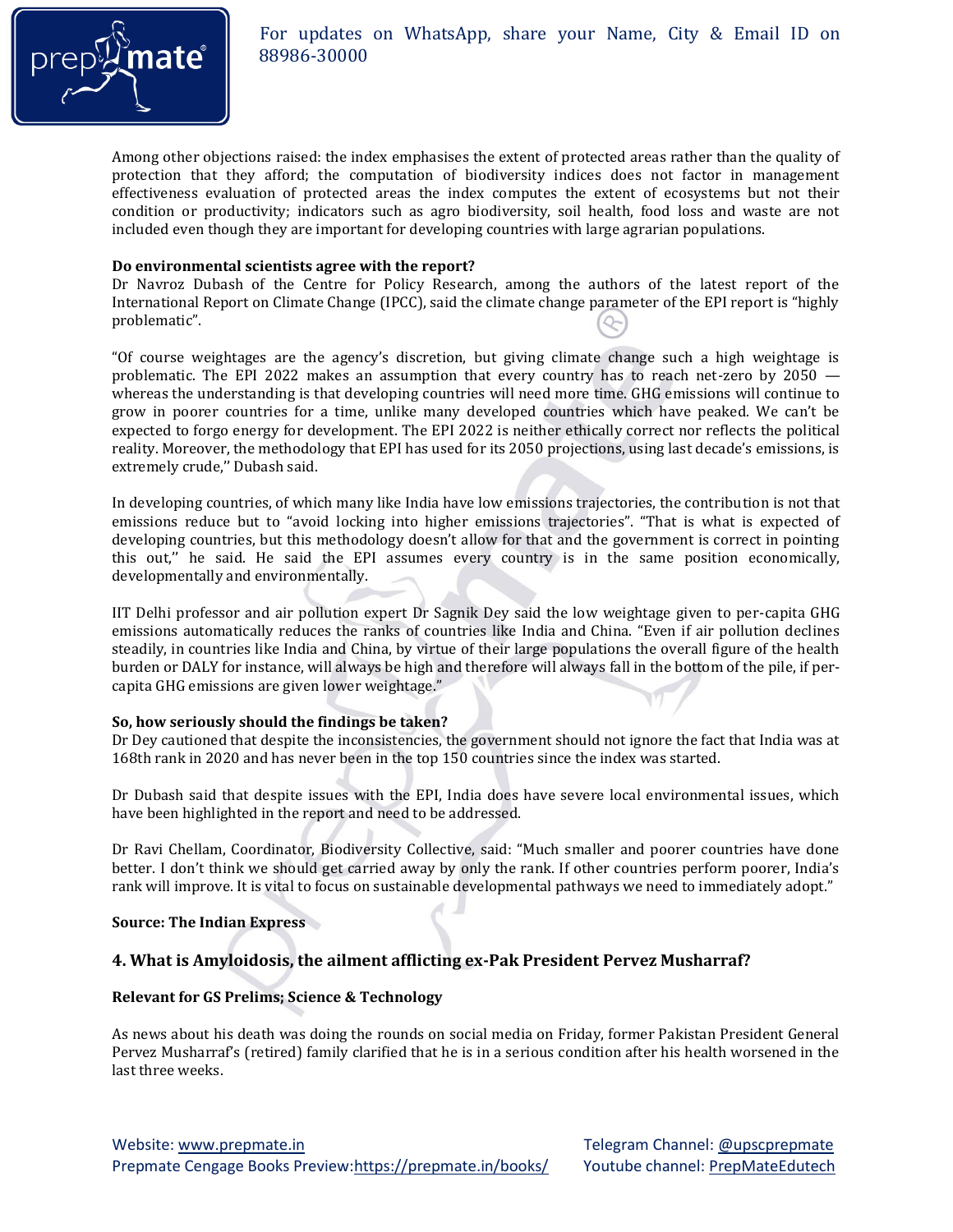

Explaining his condition, Musharraf's family, via a statement, said: "He is not on the ventilator. Has been hospitalized for the last 3 weeks due to a complication of his ailment (Amyloidosis). Going through a difficult stage where recovery is not possible and organs are malfunctioning. Pray for ease in his daily living."

We take a look at what Amyloidosis is, its causes and modes of treatment.

#### **What is Amyloidosis?**

Amyloidosis is a rare disease that occurs when an abnormal protein, called amyloid, builds up in one's organs, affecting their shape and functioning. Amyloid deposits can build up in the heart, brain, kidneys, spleen and other parts of the body, leading to life-threatening conditions like organ failure.

Amyloid isn't normally found in the body, but can be formed from several different types of proteins. Some varieties of amyloidosis occur in association with other diseases. These types may improve with treatment of the underlying disease. Some varieties of amyloidosis may lead to life-threatening organ failure.

Amyloidosis may be secondary to a different health condition or can develop as a primary condition as well. Sometimes, it is due to a mutation in a gene, but usually, the cause of amyloidosis remains unknown.

#### **What is the cause of the disease?**

Many different proteins can lead to amyloid deposits, but only a few lead to major health problems. The type of protein and where it collects tell the type of amyloidosis one has. Amyloid deposits may collect throughout one's body or in just one area.

Moreover, while some varieties are hereditary, others are caused by outside factors, such as inflammatory diseases or long-term dialysis.

There are also different amyloidosis that are prevalent:

Light-chain (AL) amyloidosis is the most common type in developed countries which can affect the kidneys, spleen, heart, and other organs. People with conditions such as multiple myeloma or a bone marrow illness are more likely to have AL amyloidosis.

This starts in plasma cells within the bone marrow. Plasma cells create antibodies with both heavy chain and light chain proteins. If the plasma cells undergo abnormal changes, they produce excess light chain proteins that can end up in the bloodstream. These damaged protein bits can accumulate in the body's tissues and damage vital organs such as the heart.

Another type is the AA amyloidosis. Previously known as secondary amyloidosis, this condition is the result of another chronic infectious or inflammatory disease, such as rheumatoid arthritis, Crohn's disease, or ulcerative colitis. It mostly affects one's kidneys, digestive tract, liver, and heart. AA refers to the amyloid type A protein that causes it.

Dialysis-related amyloidosis is more common in older adults and people who have been on dialysis for more than 5 years. This form of amyloidosis is caused by deposits of beta-2 microglobulin that build up in the blood. Deposits can build up in many different tissues, but it most commonly affects bones, joints, and tendons.

Transthyretin amyloidosis can be inherited from a family member and is hence commonly referred to as familial amyloidosis. Transthyretin is a protein that is also known as prealbumin made in the liver. As such, this often affects the liver, nerves, heart, and kidneys and many genetic defects are linked to a higher chance of amyloid disease.

#### **What are the symptoms?**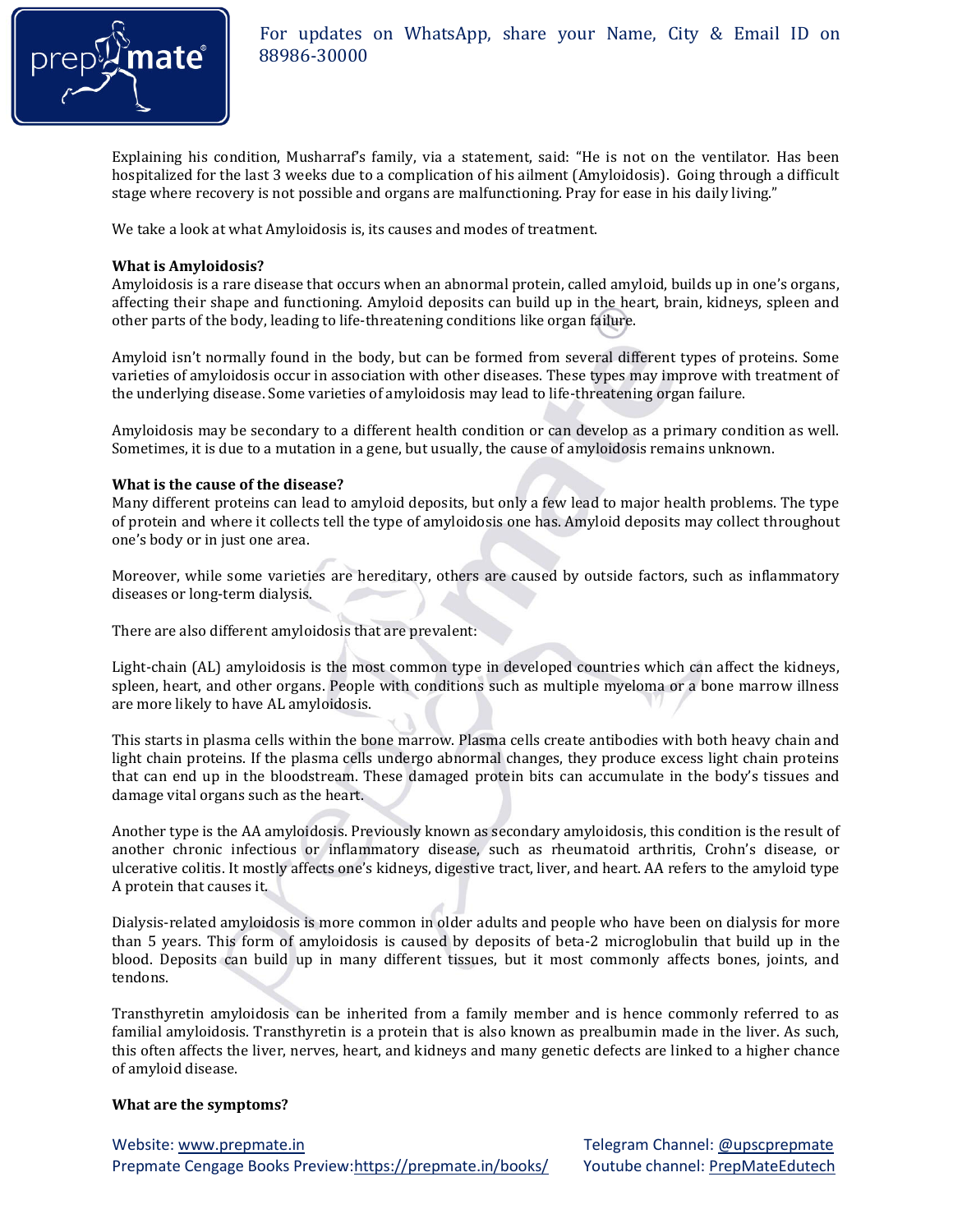

Symptoms of amyloidosis are often subtle and can vary greatly depending on where the amyloid protein is collecting in the body. As amyloidosis progresses, the deposits of amyloid can harm the heart, liver, spleen, kidneys, digestive tract, brain or nerves.

The general signs or symptoms would include:

- Severe fatigue
- Loss of weight
- Swelling in the belly, legs, ankles or feet
- Numbness, pain or tingling in hands or feet
- Changes in skin colour<br>• Purple spots (purpura)
- Purple spots (purpura) or bruised-looking areas of skin around the eyes
- Bleeding more than usual after an injury
- Swelling of the tongue
- Shortness of breath

#### **Diagnosis and treatment**

One or more imaging procedures to take a look at the body's internal organs, such as an echocardiogram, nuclear heart test or liver ultrasound, are the normal tests to diagnose the condition.

The goals of amyloidosis treatment are to slow the progression, reduce the impact of symptoms, and prolong life. The actual therapy depends on which form of amyloidosis one has. Chemotherapy is one form of treatment as some medicines used to kill cancer cells or stop them from growing can also stop the growth of cells that are making the abnormal protein in people with AL amyloidosis.

A bone marrow transplant, where the stem cells are removed from one's blood, and then chemotherapy is used to kill the abnormal cells in the bone marrow, is another form of treatment. The stem cells are then infused back into one's body where they travel to the bone marrow and replace the unhealthy cells destroyed by the chemotherapy.

Secondary (AA) amyloidosis is treated by controlling the underlying disorder and with powerful antiinflammatory medicines which fight inflammation.

The United States Food and Drug Administration has also recently approved multiple medications for transthyretin amyloidosis. These medicines work by either "silencing" the TTR gene or by stabilizing the TTR protein. As a result, further amyloid plaque should not deposit in the organs. The medication for one will depend on one's symptoms and the hereditary form of TTR amyloidosis.

#### **Source: The Indian Express**

#### **5. What the WHO says on Covid-19's origins, how to prepare for next pandemic**

#### **Relevant for GS Prelims & Mains Paper III; Science & Technology**

A panel of experts drafted by the World Health Organization (WHO) to investigate the origins of the Covid-19 pandemic and prepare a framework to investigate future outbreaks has published its first report.

The panel, set up in October, comprises 26 experts from around the world and is called the Scientific Advisory Group for the Origins of Novel Pathogens (SAGO).

Its work follows a previous WHO-China report on COVID-19, and a US intelligence inquiry, both of which pointed towards a natural origin for the pandemic, likely from bats, rather than a lab leak.

#### **What does the WHO report say about bats?**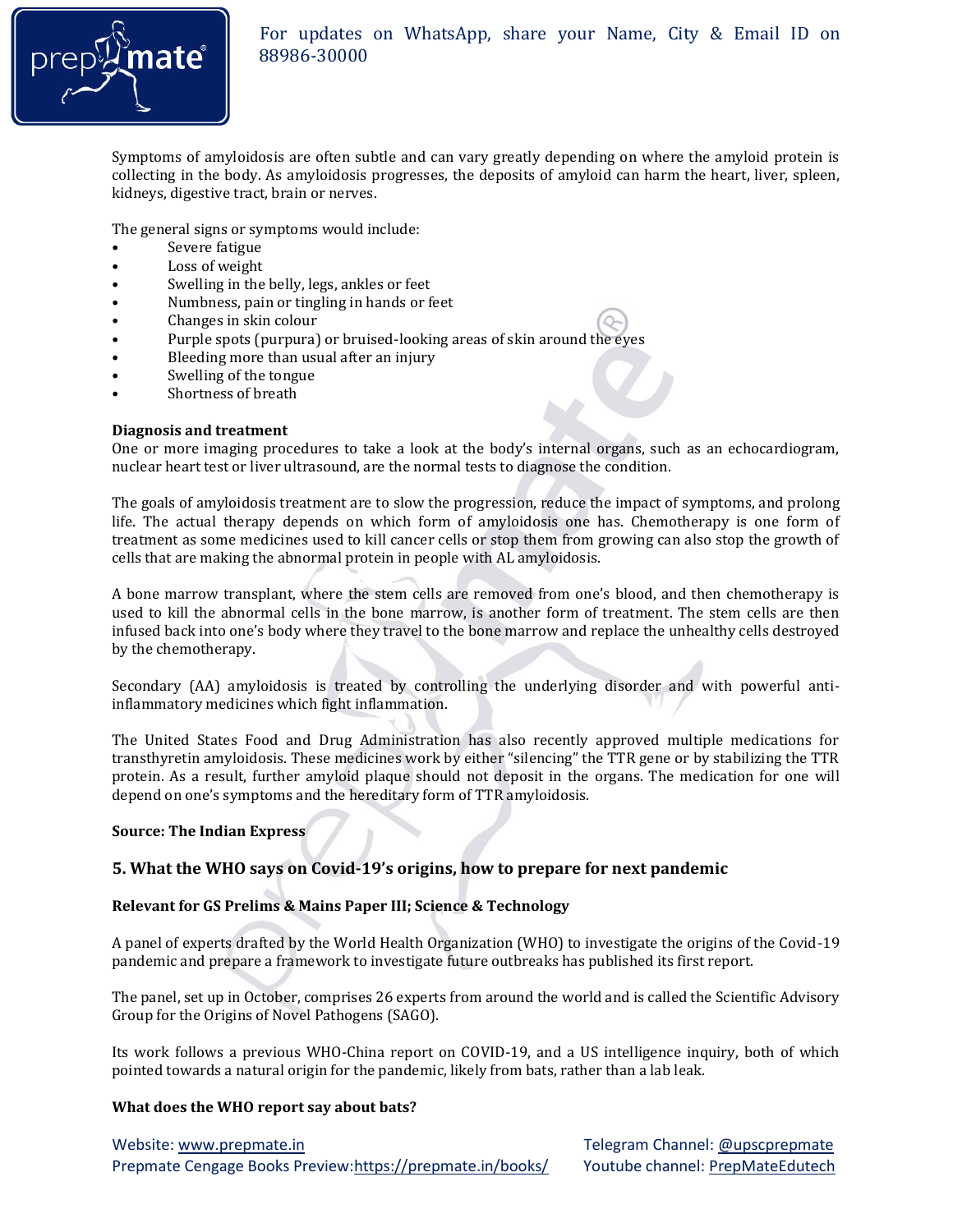

The new report says a zoonotic origin is the most likely explanation for the emergence of the novel coronavirus. The first human cases were reported in December 2019 in the central Chinese city of Wuhan.

However, it says that neither the original animal source, the intermediate host, nor the moment the virus crossed over into humans, has been identified.

#### **Why has the origin not been identified?**

That is chiefly because a lot of data is missing, the report says, particularly from China.

Chinese scientists have provided more information, including on blood samples from 40,000 Chinese donors in Wuhan from September to December 2019 when the pandemic emerged.

Of these, more than 200 samples initially tested positive for Sars-CoV-2 antibodies, the virus causing COVID-19, but confirmatory tests were negative, the Chinese scientists said.

The WHO has requested more information on this and on other elements.

#### **Can the lab leak theory be true?**

The panel also said that no further information has been provided on whether the coronavirus may have reached humans via a laboratory incident, meaning more data and investigations remained important.

#### **What is the next step?**

It called for a number of studies to be carried out both in China and globally to shed further light on the pandemic's origins.

These include additional studies on the first human cases in China, as well as efforts to trace whether the virus was circulating in China – and elsewhere – before the first cases were found.

Further work on potential animal hosts, particularly in bats, as well as on farm workers and animal products that were in the Wuhan market – identified early on as a potential spillover site – were also key, the WHO said.

#### **What are the aims of the panel?**

The WHO says the main aims of the SAGO panel are to draw up a framework for investigating future outbreaks more effectively.

The report includes a list of the work that should urgently be done to achieve this, which would ideally be in cooperation with the country where an outbreak begins and WHO teams.

The studies needed include "early investigation" work into things such as modes of transmission and the extent of human-to-human transmission, SAGO said, as well as research on early cases and their travel history and exposure to animals.

It said there should also be plans for visits and the "systematic recording of information from the site of the earliest detected cases", as well as early specimen collection from animals, humans and the wider environment.

It will continue to meet to discuss progress on this, and will also discuss work on identifying the origins of some of the Sars-CoV-2 variants, as well as the spread of known pathogens, such as the recent monkeypox outbreak.

The panel also recommended more work on biosafety and security.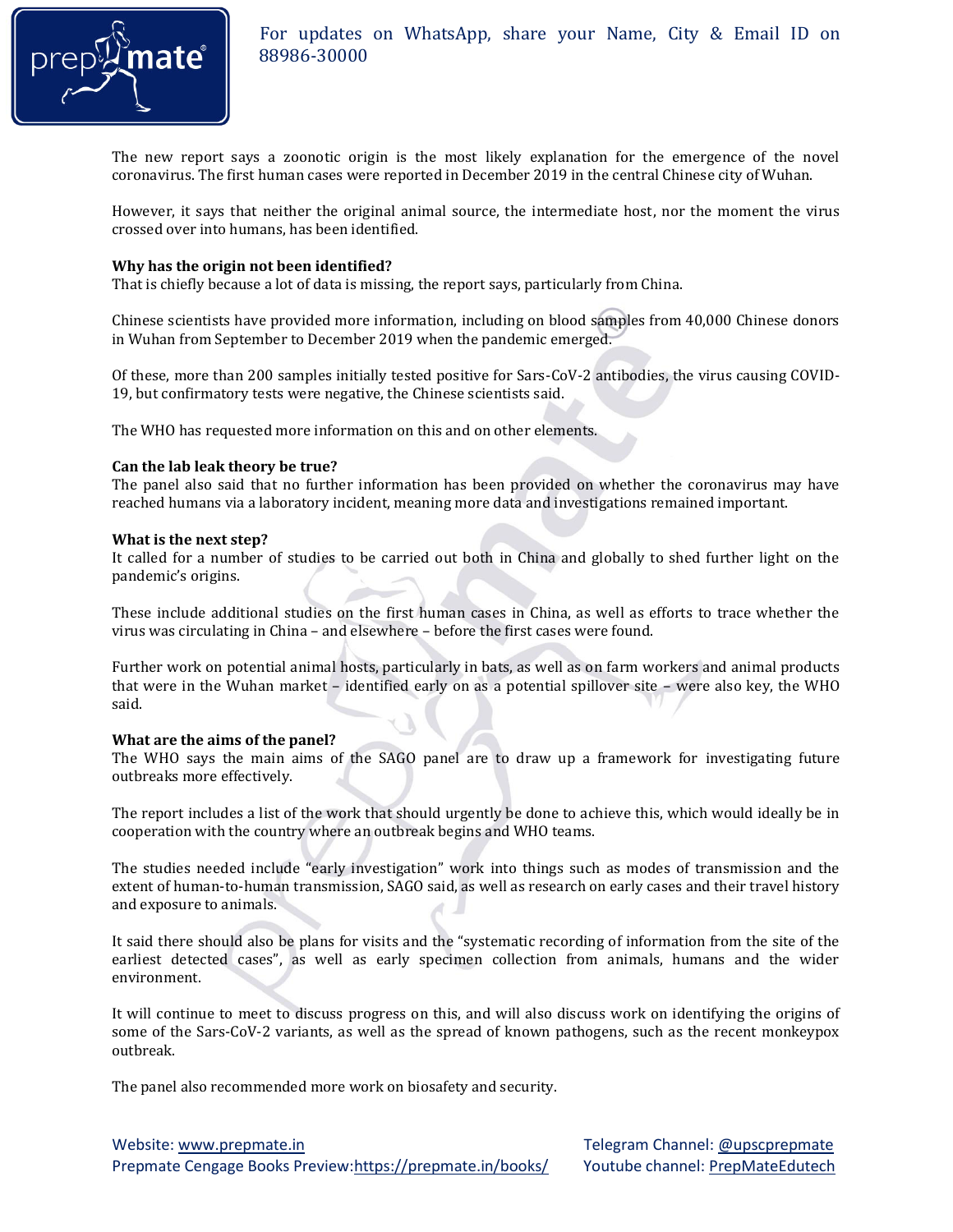

**Source: The Indian Express** 

#### **6. Coal use to be banned in NCR, what impact could this have?**

#### **Relevant for GS Prelims & Mains Paper III; Environment**

The use of coal as a fuel will be banned across the National Capital Region (NCR) from January 1, 2023, the Commission for Air Quality Management (CAQM) said on Wednesday. Once the ban is in force, coal can no longer be used for industrial or domestic purposes, but thermal power plants will be exempted from the ban. From October 1, 2022 onward, a ban on coal use will be applicable in areas where PNG infrastructure and supply is already available.

#### **Why has the use of coal been banned?**

The CAQM said in a note issued on Wednesday that coal dominates industrial fuels in the NCR and industries in the region consume around 1.7 million tonnes of coal annually, "with about 1.4 million tonnes being consumed in six major industrial districts of NCR alone". The move is meant to phase out the use of coal as a fuel to deal with concerns of air pollution across the NCR.

According to a source apportionment study done by The Energy and Resources Institute in 2018, which showed source contributions for the year 2016, within the 30 per cent contribution of the industrial sector in PM2.5 level in winter in Delhi, industries using coal, biomass, pet-coke and furnace oil contributed around 14 per cent, while 8 per cent was contributed by the brick manufacturing sector, 6 per cent by power stations, and 2 per cent by stone crushers. All 1,607 industrial units in Delhi have now switched to running on PNG, according to the Delhi government.

#### **Is the ban likely to have an impact on air quality in the NCR?**

It could help chip away at the use of dirty fuel in the NCR, experts say. "If we want a regional-level clean-up, we need to get rid of all dirty fuel," said Anumita Roychowdhury, executive director, research and advocacy, Centre for Science and Environment. Coal is currently the dominant industrial fuel in the NCR, and it is important to have clean fuel across sectors, while looking for significant reduction in air pollution levels, she said.

Overall, from an air quality perspective, the move is desirable, said Karthik Ganesan, fellow and director of research coordination at the Council on Energy, Environment and Water. "It is a move that will definitely have implications, since 1.7 million tonnes is a sizable amount of coal. It is a big quantum, but that number is distributed among many entities, which may be using small amounts of coal for various purposes. Many of these might be MSMEs. What would have been good is to go after the top ones, where capital investment might be easier for them," he said.

On the exemption given to thermal power plants, Roychowdhury said it was possible for Delhi to shut down its coal power plants, but at the NCR level, there is a need to plan where electricity will come from.

"The PM2.5 emissions attributable to industries in the NCR is reasonably high. However, by the time these emissions make their way to Delhi their impact is reduced. The impact of the coal ban will be a boon for the regions outside NCT as they are bearing the brunt of the emissions, which locally worsen air quality," Ganesan said.

#### **What could be the challenges in enforcing the ban, and what does it mean for industries currently running on coal?**

"The implementation will involve thousands of small point sources, and compliance monitoring will be that much more of a challenge, when compared to large sources," Ganesan said.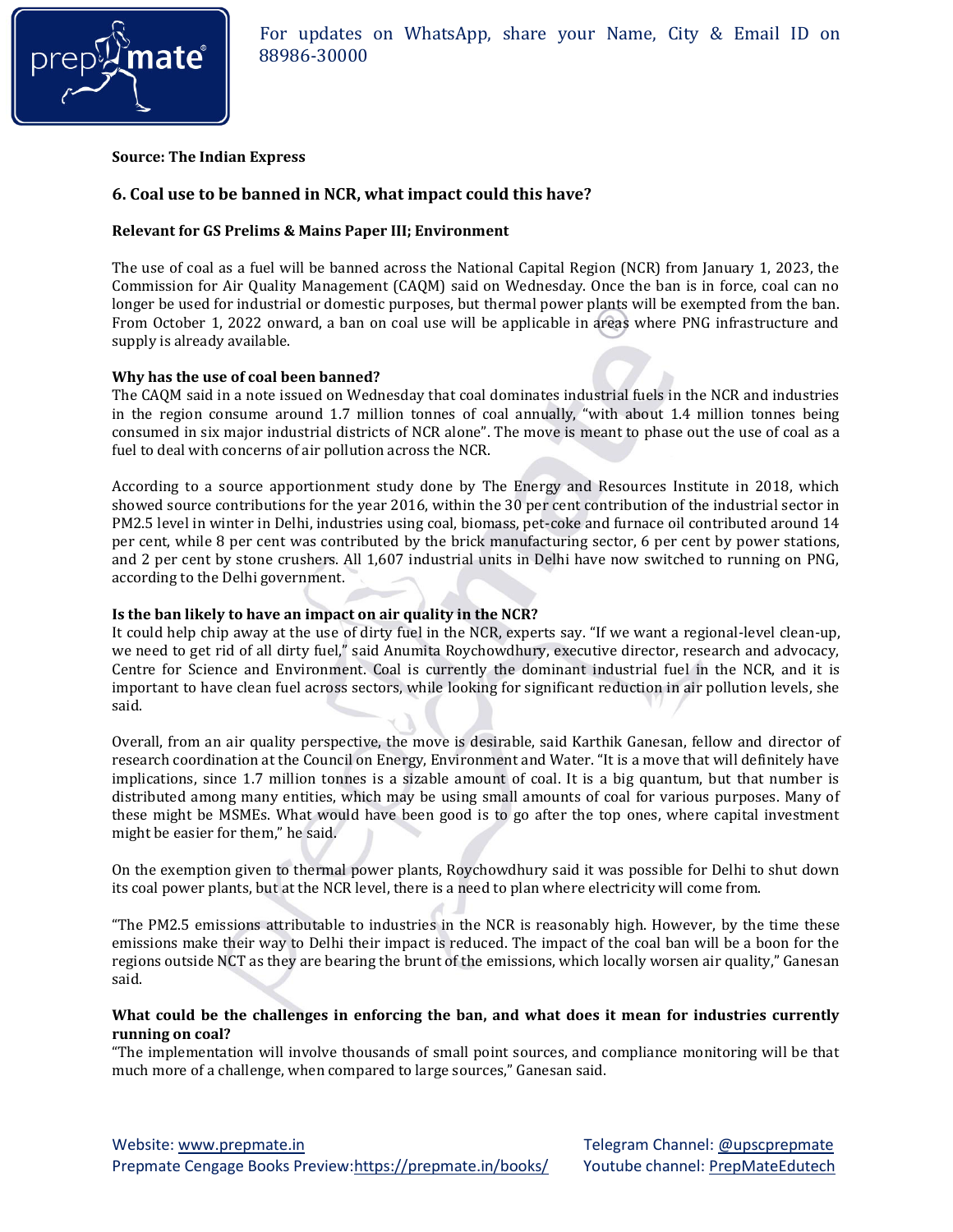

#### For updates on WhatsApp, share your Name, City & Email ID on **and C**<sup>8</sup> 88986-30000 88986-30000

Pricing of gas could be a critical area while trying to enforce the ban, Roychowdhury said. "Natural gas is now more expensive than coal. If we can find the correct pricing policy, industries will be willing to shift," she said. To enable proper implementation of the ban, infrastructure needs to be scaled up along with building the supply, she added.

J N Mangla, president of the Gurgaon Industrial Association which has around 400 members, said pipelines for gas were yet to reach some places. Besides, switching over to operating on gas will involve changes in the equipment that can be expensive. "The expenses for the equipment can be difficult to bear and subsidising it is important," he said. The deadline could also be difficult to meet. "Slowly, industries will be able to switch, but making the switch quickly could be difficult particularly for small industries," he added.

Ganesan said, "The challenge will be of expenses. For the entities, product costing could be difficult when it comes to competing with manufacturers outside the NCR. You will then have to ensure these entities are compensated and their ability to market the product in the NCR is not compromised on account of the costing. Gas (price) has shot through the roof, which makes this a double whammy. It will come as a challenge for small entities."

In the NCR districts of Haryana, 408 industrial units out of 1,469 identified for shifting to gas had made the switch, according to data from the CAQM in August last year. In the NCR districts of Uttar Pradesh, 1,161 industrial units out of 2,273 had shifted to gas, while 124 units out of 436 in the NCR area of Rajasthan had shifted to gas.

#### **Source: The Indian Express**